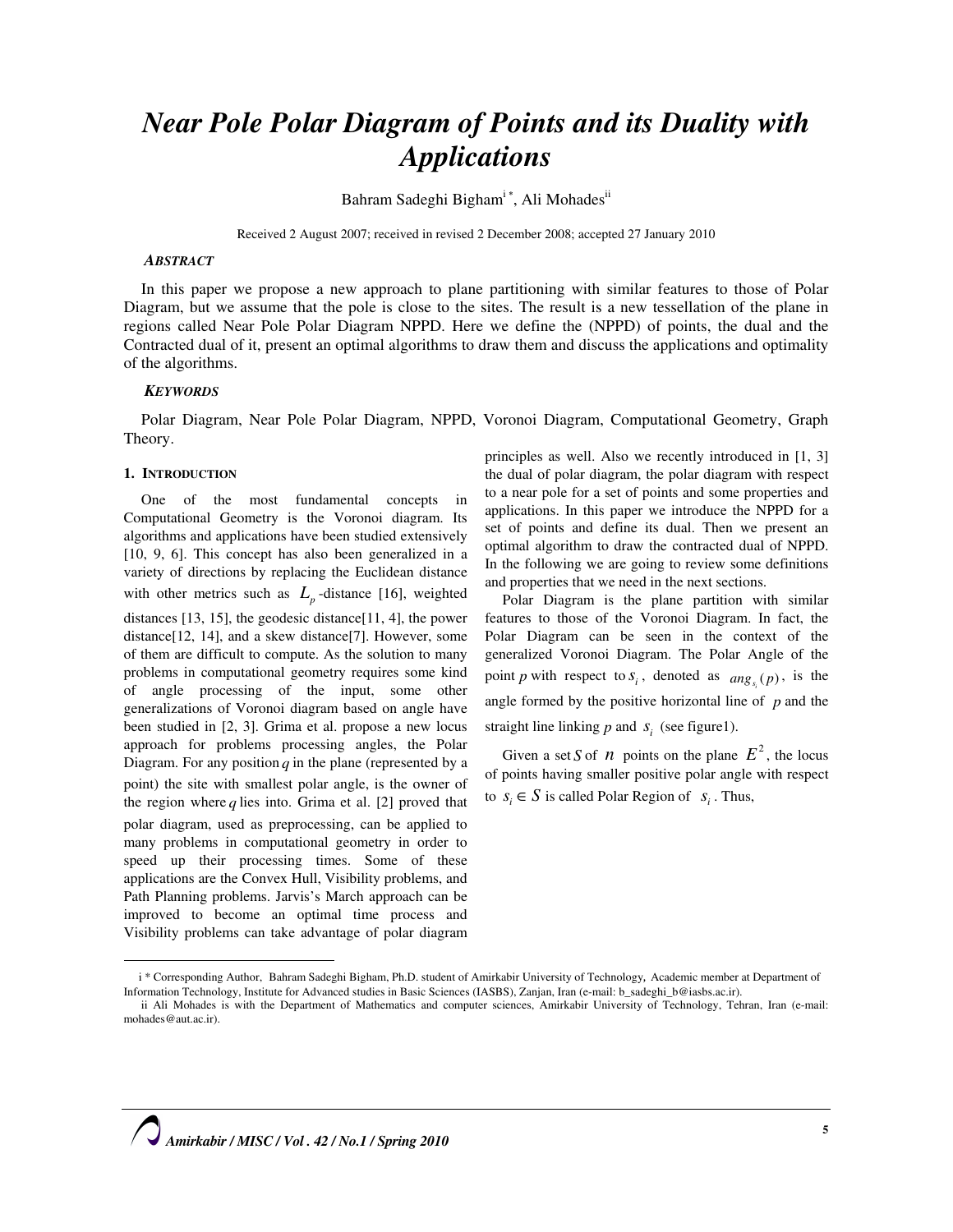

Figure 1: polar angle  

$$
P_{S}(s_i) = \{(x, y) \in E^2 \mid \arg_{s_i}(x, y) < \arg_{s_j}(x, y); \forall j \neq i\}
$$

The plane is divided into different regions in such a way that if the point  $(x, y) \in E^2$  lies into  $P_S(s_i)$ , it is known that  $s_i$  is the first site found performing an angular scanning starting from  $(x, y)$ . We can draw an analogy between this angular sweep and the behavior of a radar [8]. Figure 2 depicts the polar diagram of a set of points on the plane. In the polar diagram with respect to a near pole, it is assumed that the pole is located close to the sites. Although the polar diagram of  $n$  points on the plane is not a graph, we define its dual as a dual of graph. If we omit the loops and replace the parallel edges with one edge in the dual of polar diagram, then we will have another graph named Contracted Dual of Polar Diagram (CDPD) (Figure 3). There is an optimal algorithm to find the CDPD in [3].



Figure 3: Contracted dual of polar diagram

This paper is structured as follows: In the next section we introduce the NPPD and present our optimal incremental approach for this problem. Then we introduce some applications in subsection 2.3. In section 3 the contracted dual of NPPD is introduced and we propose our optimal algorithm to draw it. Section 4 contains the conclusion and future works.

# 2. NEAR POLE POLAR DIAGRAM FOR A SET OF POINTS

In this section we introduce the Near Pole Polar Diagram of a set of  $n$  point sites on the plane. Also we are going to present an optimal algorithm to draw it. Our approach is an incremental approach.

## 2.1 Near Pole Polar Diagram (NPPD)

We introduce the Near Pole Polar Diagram with similar features to those of the Polar diagram that can be seen in the context of the generalized Voronoi diagram [6]. As described in [3, 2], the pole mentioned lies on the left hand side of the plane at −∞ . In the polar diagram with respect to a near pole, it is assumed that the pole is located on the left hand side of the sites close to them. This allows us to find more applications for the problem. For example, the pole can be considered as the center of vision (eye) of a robot.

In addition to the given point sites, the point  $p$  in the plane is also given as a pole, and the partitioning of the plane will depend on the position of  $p$ . Without loss of generality assume that the pole  $p$  is located on the lefthand side of the sites. Figure 4 shows an example of NPPD for 7 points with respect to pole  $p$ .

In short, a near pole polar diagram can be described as follows. Initially there is a radar at each of the point sites looking at the pole. They simultaneously start to rotate in counterclockwise direction and scan their periphery. The region in the plane observed by radar  $p_i$  before other radars will be called the region of  $p_i$ 's NPPD and is denoted by  $NPPD<sub>S</sub>(p<sub>i</sub>)$ . Also we denote the NPPD of the set of point sites  $S$  with respect to pole  $p$  by  $NPPD(S, p)$ .

In Figure 5, we are given sites  $s_1$  and  $s_2$ , pole p and point x in the plane. Since  $ps_1x < ps_2x$ , in the plane's partition,  $x$  will belong to the region of  $s_1$ . However this partitioning will produce disconnected regions with curved boundaries and makes the problem more complex and drawing the corresponding diagram more difficult. In this paper we have made an assumption which not only makes the problem simpler, but also increases its applications.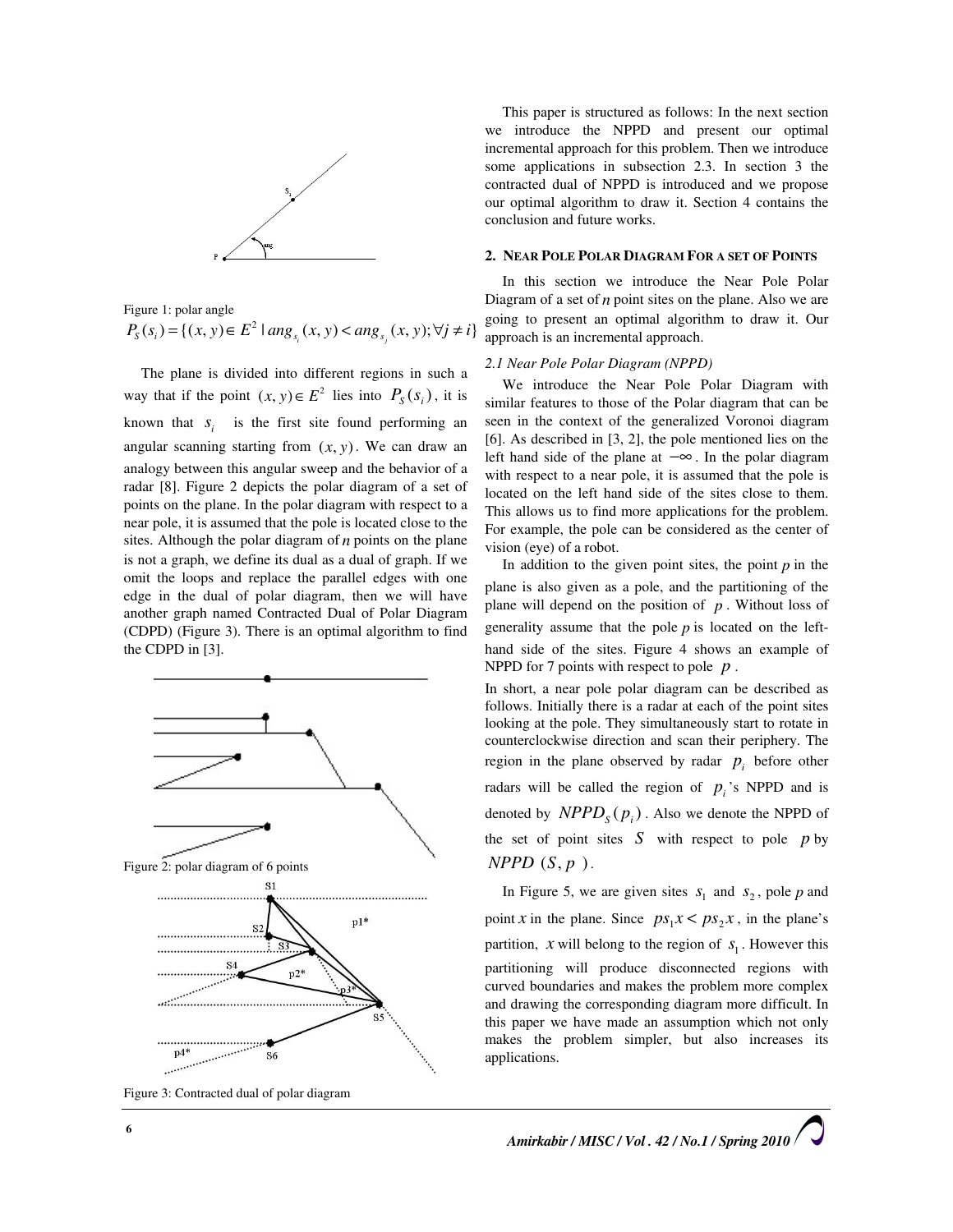

Figure 4: Near pole polar diagram of 7 points

Assumption: The line of vision of each site blocks that of any other site that intersects it later.

# 2.2 Incremental approach

In this subsection, we are going to present an incremental algorithm for drawing NPPD, working in optimal time. In this paradigm, we first compute the tangent of the line segments  $s_i p; i = 1, 2, ..., n$  and then we sort them. Then a straight half line starting at pole p rotates in clockwise direction around the pole  $p$  and sweeps the plane. The NPPD region of  $s_i$  is built according to the following theorem.

**Theorem 2.1.** Let  $S_i$  denote the set of processed points when point  $s_i$  is reached,  $S'_{i} = S'_{i-1} \cup s_i$ . If  $s_i \in NPPD_s(s_k), s_k \in S'_{i-1}$  then the near pole polar region of  $s_i$  is the angular sector defined by the half line from  $s_i$  to the pole p and the half line defined by  $s_i$  and  $s_k$ , which does not contain  $s_k$ .

**Proof.** Consider point  $x$  within the region mentioned in the theorem. Since according to our initial assumption the line segment  $ps_i$  blocks other sites' (and specially  $s_k$ 's) line of view, then the above mentioned region in NPPD belongs to  $s_i$ . Also as  $s_k py < s_i py$ , there can not exist any other points such as y within  $s_i$ 's region (see Figure 6).



Figure 5: Our assumption: the line segment  $ps_2$  blocks  $s_1$  's line of view.

Theorem 2.1 is the key to compute the NPPD using the Incremental method. Algorithm 1 describes the process:  $S = \{s_0, s_1, ..., s_{n-1}\}\$ is given.  $TS = \{ts_0, ts_1, ..., ts_{n-1}\}\$ is sorted from the largest member to the smallest one. The NPPD region of  $s_i$  ( $NPPD_s(s_i)$ ) is computed when  $NPPD<sub>S</sub>(s<sub>0</sub>)$ ,  $NPPD<sub>S</sub>(s<sub>1</sub>)$ , ...,  $NPPD<sub>S</sub>(s<sub>i-1</sub>)$  have been already processed according to Theorem 2.1. In what follows an algorithm for drawing NPPD in the plane is presented which takes optimal time  $\theta$  (*n* log *n*).

# Algorithm 1

**Input:** A set  $S = \{S_0, S_1, ..., S_{n-1}\}\)$ of  $n$  point sites and a point  $p$  as pole in  $E^2$ . Output:  $NPPD(S, p)$ . Begin Step 1: Calculate the tangent of all lines  $s_i p$  and make new set  $TS$ . Step 2: Sort TS by decreasing order obtaining  $TS = \{ts_0, ts_1, ..., ts_{n-1}\}\$ **Step 3:** Let be  $TS' = \{ ts_0 \}$ Step 4:  $TS = TS - \{ts_0\}$ Step 5: While  $\{TS \neq \emptyset\}$  ; }Do (a): Let  $ts_i$  be the maximum value of TS (b): Do  $TS' = TS' \cup \{ts_i\}$  and  $TS = TS - \{ts_i\}$ (c): Construct  $NPPD<sub>s</sub>(s<sub>i</sub>)$  according to theorem 1. (d): Discard all edges inside  $NPPD<sub>s</sub>(s<sub>i</sub>)$ Endwhile End.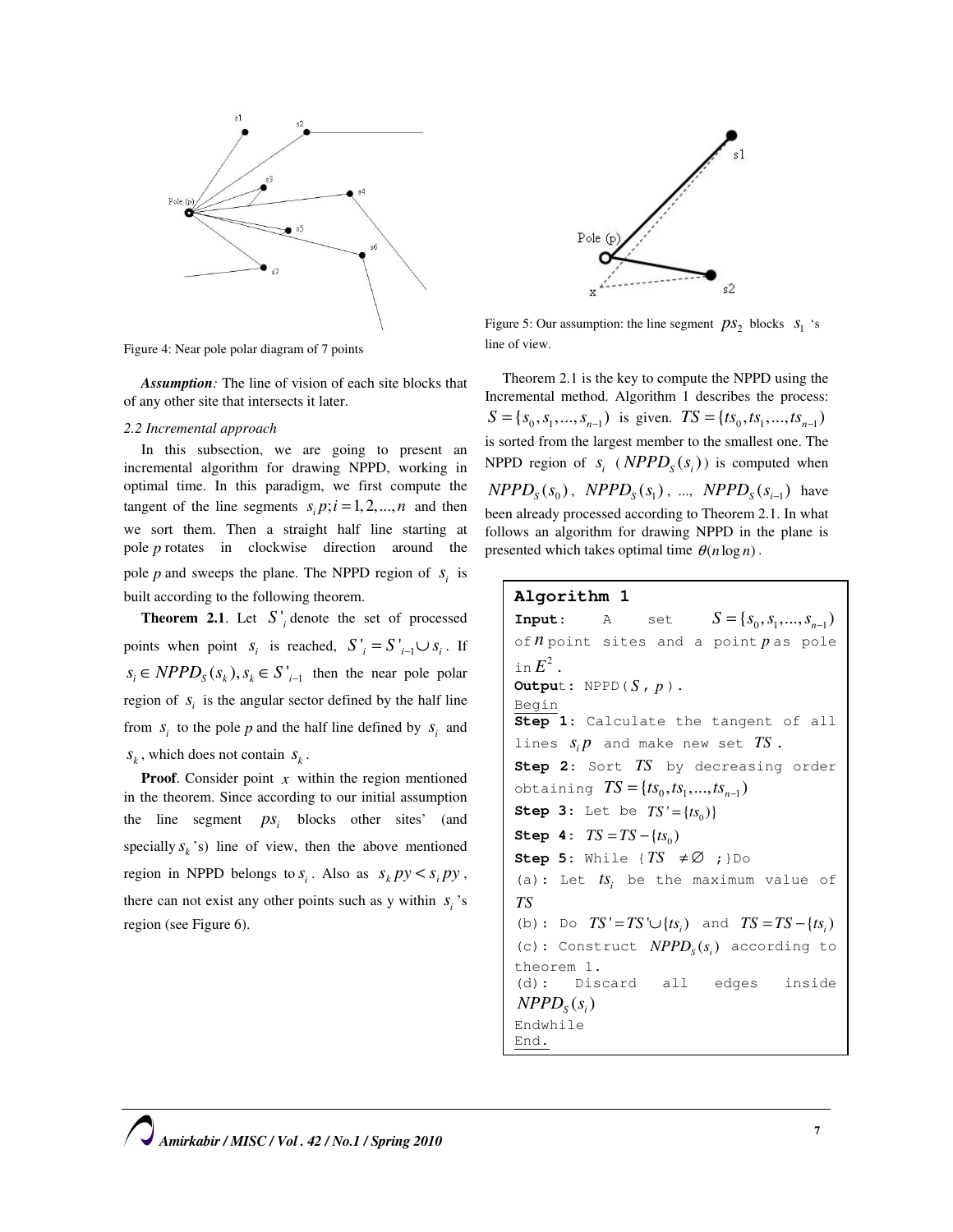

Figure 6: Incremental approach to drawing NPPD

We can solve a sorting operation in  $O(n \log n)$  time and theorem 2.1 ensures this time complexity after computing all near pole polar regions.

Assume that *n* numbers  $x_i$ ;  $i = 1,...,n$  are given. We can find a function to map the numbers into interval [−1, 1] and calculate *n* new numbers  $x'$ ;  $i = 1,..., n$ . Lets locate *n* point sites in the plane on  $(1, x_i); i = 1,..., n$ coordination and the pole  $p$  on the  $(0, 0)$  (Figure 7). Now using NPPD for these point sites with respect to the pole p we can sort the points  $(1, x_i); i = 1, \dots, n$ . So in this way we can sort  $n$  given numbers at such time and this is a contradiction. Therefore this time complexity is a lower bound and we have the following:

Theorem 2.2. The near pole polar diagram of a set of  $n$  points in the plane with respect to a given pole  $p$  can be computed in  $\theta(n \log n)$ .



Figure 7: Contradiction: sorting  $n$  given numbers at a time less than O(n log n).

#### 2.3 Some applications

In this subsection we are going to briefly address a number of applications for NPPD. But before that, it is worth mentioning that as in [3], it is possible to define and solve the contracted dual of NPPD. It can also be defined for other objects in the plane such as for line segments, convex polygons and circles.

Let  $S$  be a set of  $n$  disjoint line segments in the plane, and let  $p$  be a point not on any of the line segments of  $S$ . Using the NPPD of the line segments with respect to pole  $p$  and the Contracted dual of it, we can find all line segments of  $S$  that  $p$  can see, that is, all line segments of S that contain some point  $q$  so that the open segment  $pq$  does not intersect any line segment of  $S$ .

The pole in NPPD can be use as a light source and then we can use that in computer graphics and visibility. In addition to the applications of NPPD to computer graphics, visibility and path planning problems, it is also possible to draw decorative patterns by assigning certain points in the plane and drawing NPPD in two directions (with point sites lying on the left-hand side or the righthand side of the pole), with application in architecture. A sample of such patterns is shown in Figures 8, 9 in which the sites lie on some concentric circles.



Figure 8: NPPD for some sites which lie on some concentric circles.



Figure 9: NPPD (in two directions) for the sites in Figure 8.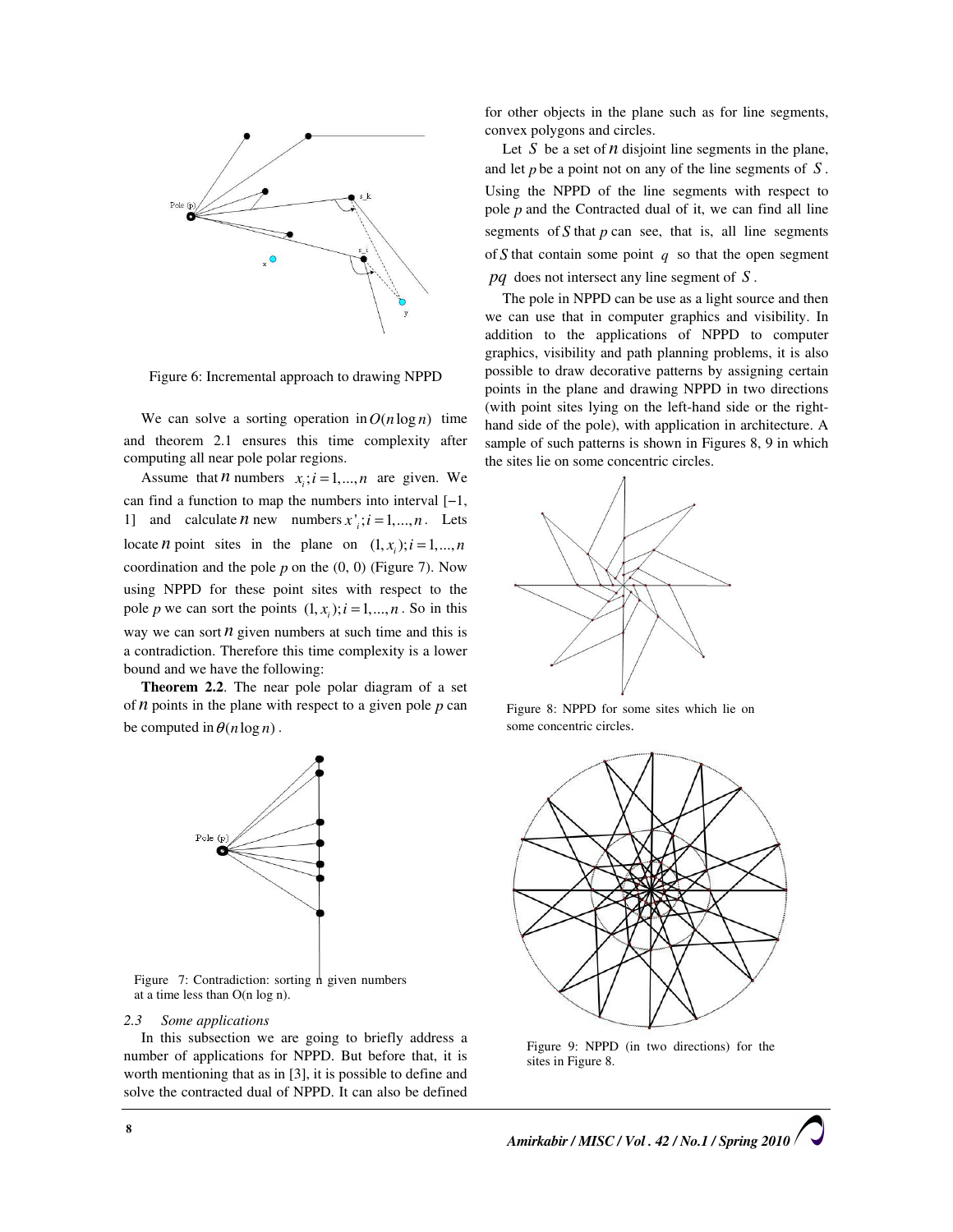# 3. CONTRACTED DUAL OF NPPD

NPPD of a set of points has some useful applications that we introduced some of them in the previous section. Also the contracted dual of NPPD has some properties that makes NPPD more useful. In this section we are going to define the contracted dual of NPPD and present an algorithm (Algorithm 2) to find it. One may use this algorithm to find the contracted dual of NPPD for other objects on the plane or space. In the following we present an optimal algorithm that find the contracted dual of NPPD in  $\theta(n)$  time.

We consider, two sites to be joined by edge  $e^*$  in the dual of the NPPD if and only if their corresponding faces are separated by edge  $e$  in the NPPD. So we may have some parallel edges or loops in the dual of the NPPD. If we omit the loops and replace the parallel edges with one edge, then we will have another graph named the contracted dual of the NPPD (Figure 10). In the next subsection, we present an algorithm to find the contracted dual of NPPD for a set of points.

## 3.1 Algorithm

Assume that  $n$  sorted point sites (with respect to y coordinate) on the plane are given and the NPPD are calculated. Here we want to present an algorithm to draw the contracted dual of NPPD and discuss the validity and complexity of the algorithm.

```
Algorithm 2 
Input: n sites on a plane and the
NPPD of the sites. 
Output: Contracted Dual of NPPD.
Begin
Step 1: Sort the sites with respect
to the tangent of the lines S_i p
Step 2: Draw a straight line between
each two consequent sites s_{i} and s_{i+1}for i = 1 to n-1.
Step 3: Insert s[1] and s[2] into an
empty stack T. 
Step 4: for i = 3 to n repeat
Step 4.1: while the stack is not
empty and the right angle between 
the two above sites in stack and 
s[i], 
(T[top − 1]T[top]s[i]) is less than 
\pi (i.e. T[top] is at the left side
of the line s[i]T[top−1] ) repeat 
Step 4.1.1: draw a straight line
between s[i]T[top−1]. 
Step 4.1.2: remove the top of the
stack T[top] 
Step 4.2: insert s[i] in the stack
End.
```
**Theorem 3.1.** For  $n$  given points on the plane and NPPD of them, the Contracted dual of NPPD can be found in  $\theta(n)$  time using Algorithm 1.

Proof: The regions of each two consequent sites at the pole  $p$  are adjacent and then all lines drawn in step 1 belong to the CDPD. In Step 4.1, when  $t_i$  is at the left of the line  $t_{i-1}$   $t_{i+1}$ , (the right angle  $t_{i+1}$   $t_i$   $t_{i-1}$  is less than  $\pi$ ) then the site  $t_{i+1}$  as a given point on the plane, is in the region of  $t_{i-1}$ . So the regions of  $t_{i-1}$  and  $t_{i+1}$  are adjacent and these points are joined to each other in step 4.1.

The regions of every two consequent sites at the pole p are adjacent and then all lines drawn in step 1 belong to the CDPD. In Step 4.1, when  $t_i$  is at the left of the line  $t_{i-1}$ , (the right angle  $t_{i+1}$ ,  $t_i$ ,  $t_{i-1}$  is less than  $\pi$ ) then the site  $t_{i+1}$  as a given point on the plane, is in the region of  $t_{i-1}$ . So the regions of  $t_{i-1}$  and  $t_{i+1}$  are adjacent and these points are joined to each other in step 4.1. Now we shall show that the algorithm draws all the lines in the Contracted dual of NPPD. Assume that two sites  $s_i$  and  $s_j$  are not consequent. So there exists at least one site between them, called  $S_k$ .  $S_k$  may be at the left or right of the line  $s_i$ ,  $s_j$ . If it is at the right, then the half line drawn from  $s_k$  to the left and the region of  $s_k$  separate the regions of  $s_i$  and  $s_j$ . And so  $s_i$  and  $s_j$  can not connect to each other in the contracted dual of NPPD (see Figure 11.a). if  $s_k$  is at the left of the line  $s_i$ ,  $s_j$ , then the angle  $s_i$ ,  $s_k$  is such than  $\pi$  and  $s_i$  and  $s_j$  connect to each other using the algorithm, as seen in Figure 11.b. Therefore the algorithm makes the valid solution.

Using NPPD of given sites and the data structure (tree) that we use for it, and sweeping the plane by a ray turning around the pole  $p$ , we can find the straight lines between the pole and each site in clockwise and sort the tangent of the lines  $s_i$  p in  $\theta(n)$ . Step 4 has the main time usage and needs to  $\theta(n)$  time. In each step, one site is added or is omitted from the stack and no site is added twice.  $\Box$